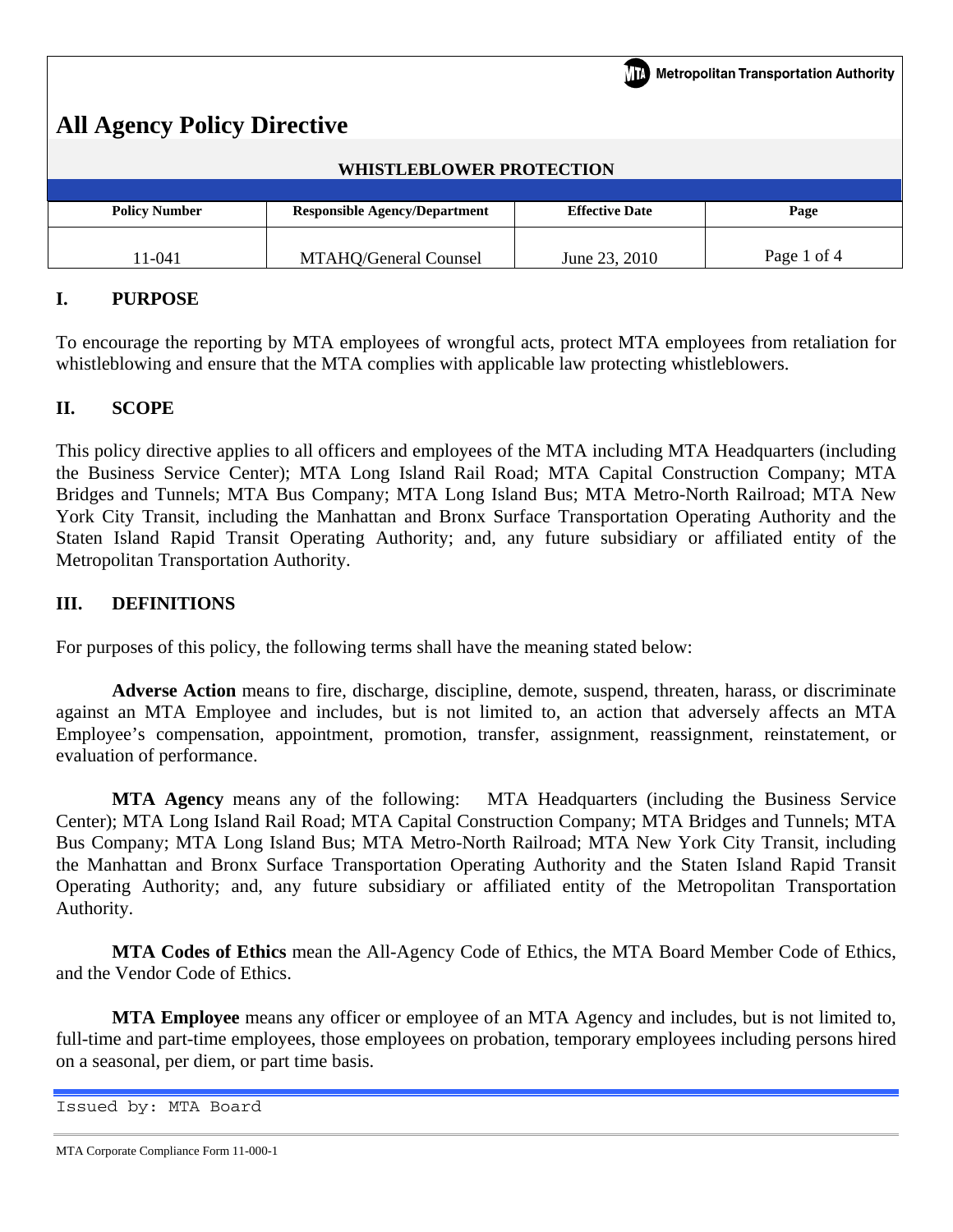| <b>TH</b> Metropolitan Transportation Authority<br><b>All Agency Policy Directive</b><br><b>WHISTLEBLOWER PROTECTION</b> |                                      |                       |             |  |  |  |
|--------------------------------------------------------------------------------------------------------------------------|--------------------------------------|-----------------------|-------------|--|--|--|
| <b>Policy Number</b>                                                                                                     | <b>Responsible Agency/Department</b> | <b>Effective Date</b> | Page        |  |  |  |
| 11-041                                                                                                                   | MTAHQ/General Counsel                | June 23, 2010         | Page 2 of 4 |  |  |  |

**Whistleblower** means an MTA Employee who pursuant to statute or the All-Agency Code of Ethics reports a Wrongful Act or an MTA Employee who discloses information concerning a Wrongful Act, insofar as the actions taken by the MTA Employee are legal.

**Wrongful Act** means an act by any MTA Employee or MTA Board member, or by a person doing business with an MTA Agency, of fraud or corruption or violating the MTA Codes of Ethics or a law or regulation applicable to an MTA Agency and shall include an act of wrongdoing, misconduct, malfeasance or other inappropriate behavior, concerning any MTA Agency's investments, travel, acquisition of real or personal property, disposition of real or personal property, or procurements of goods or services.

## **IV. POLICY**

## **A. Reporting of Wrongful Acts.**

MTA Employees are encouraged to report any Wrongful Act. Such a report may be made through a number of mechanisms including, but not limited to:

- Direct contact with:
	- o the Chief Compliance Officer;
	- o the MTA Inspector General;
	- o their Agency's Ethics Officer; or
	- o any other internal complaint office designated by their Agency President.
- A Report to the Hotline maintained by the Chief Compliance Officer: 888-U-ASK-MTA (888-827-5682). Such a report may by made anonymously.
- A report to the New York State Authorities Budget Office.

Reports by an MTA Employee of a Wrongful Act involving corruption, fraud or criminal activity should be made to the MTA Inspector General:

> Office of the Inspector General, Metropolitan Transportation Authority Two Penn Plaza, 5<sup>th</sup> Floor New York, New York 10121 800-MTA-IG4U (800-682-4448)

Issued by: MTA Board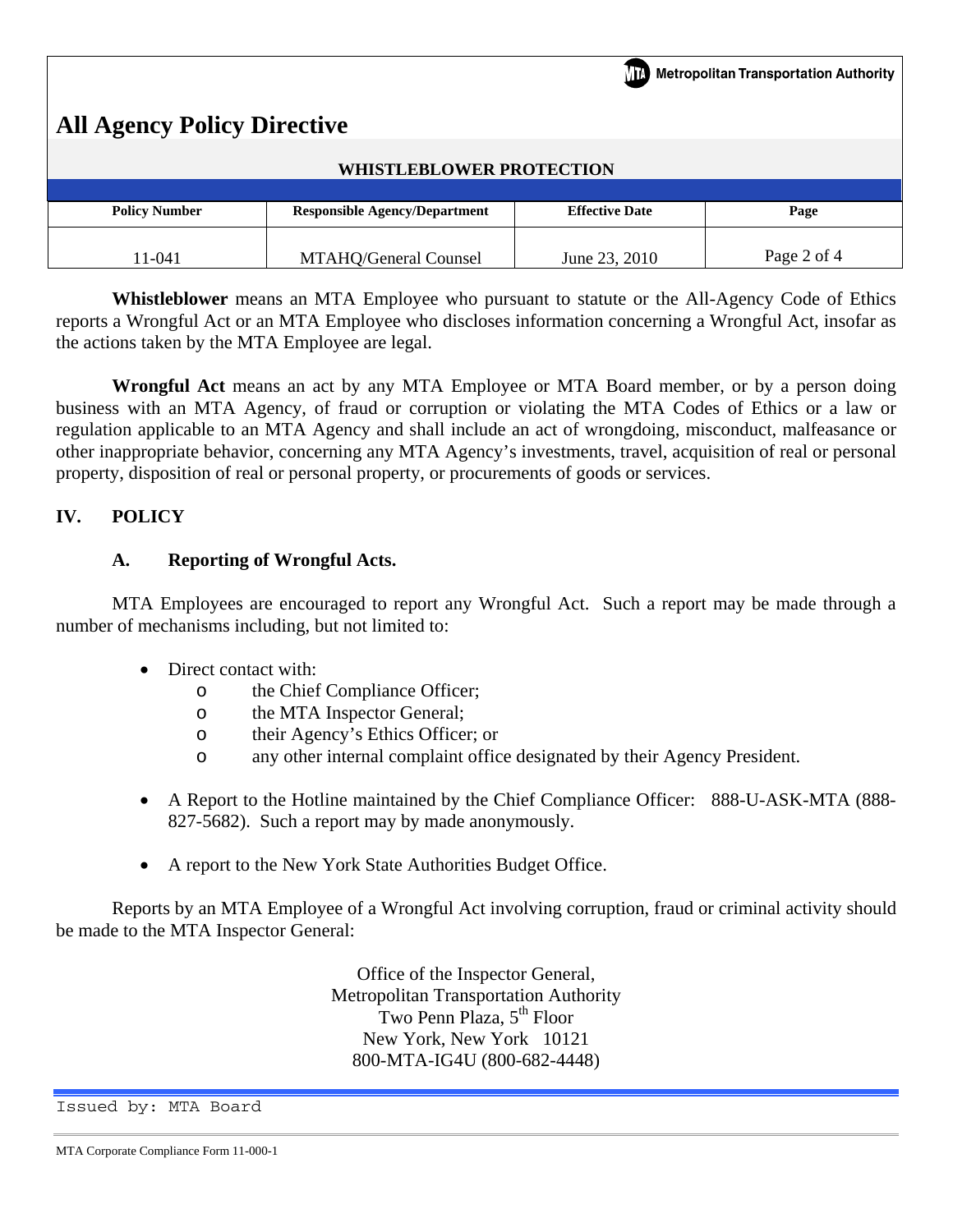| $\sqrt{17}$ Metropolitan Transportation Authority  <br><b>All Agency Policy Directive</b> |                                      |                       |             |  |  |  |
|-------------------------------------------------------------------------------------------|--------------------------------------|-----------------------|-------------|--|--|--|
| <b>WHISTLEBLOWER PROTECTION</b>                                                           |                                      |                       |             |  |  |  |
|                                                                                           |                                      |                       |             |  |  |  |
| <b>Policy Number</b>                                                                      | <b>Responsible Agency/Department</b> | <b>Effective Date</b> | Page        |  |  |  |
| 11-041                                                                                    | MTAHQ/General Counsel                | June 23, 2010         | Page 3 of 4 |  |  |  |

An MTA Employee should also feel free to discuss concerns about a Wrongful Act with their supervisor, but no supervisor may discourage an MTA Employee from making a report of a Wrongful Act.

# **B. Investigation of Reported Wrongful Acts**

1. Alleged Wrongful Acts that have been reported by MTA Employees to the Chief Compliance Officer, to an Agency's Ethics Officer, or to such other internal complaint office designated by an Agency President shall be promptly investigated by the applicable MTA Agency or, in the case of reports involving alleged corruption, fraud or criminal activity, shall be referred to the MTA Inspector General for investigation.

2. No MTA employee alleged to have been involved in a Wrongful Act shall supervise or conduct the investigation of such Wrongful Act. Each MTA Employee must cooperate fully and honestly with such investigations of alleged Wrongful Acts.

3. The findings of an investigation undertaken by an MTA Agency pursuant to this policy shall be provided to the President of the applicable MTA Agency or his or her designee, or in the case of MTA Headquarters with the Chief Operating Officer or his or her designee (unless a President or Chief Operating Officer is the subject of the investigation, in which case the finding shall be discussed directly with the Chairman), for review and determination of what further action should be taken.

## **C. No Retaliation for Whistleblowing; Investigation of Adverse Action**

1. No MTA Employee shall take any Adverse Action against another MTA Employee because of such MTA Employee's lawful disclosure or reporting of information concerning a Wrongful Act or because of such MTA Employee's role as a Whistleblower. Violations of this policy are subject to disciplinary action up to and including termination from employment.

2. An MTA Employee who has reason to believe he or she has been the target of an Adverse Action in violation of Section IV.C.1 of this policy directive, or who has reason to believe that an Adverse Action has been taken against another MTA Employee in violation of Section IV.C.1 of this policy directive, shall immediately report such suspected Adverse Action to the Chief Compliance Officer or such other person as may be designated by an MTA Agency President for the receipt of such a report, and an investigation thereof shall be promptly undertaken.

Issued by: MTA Board